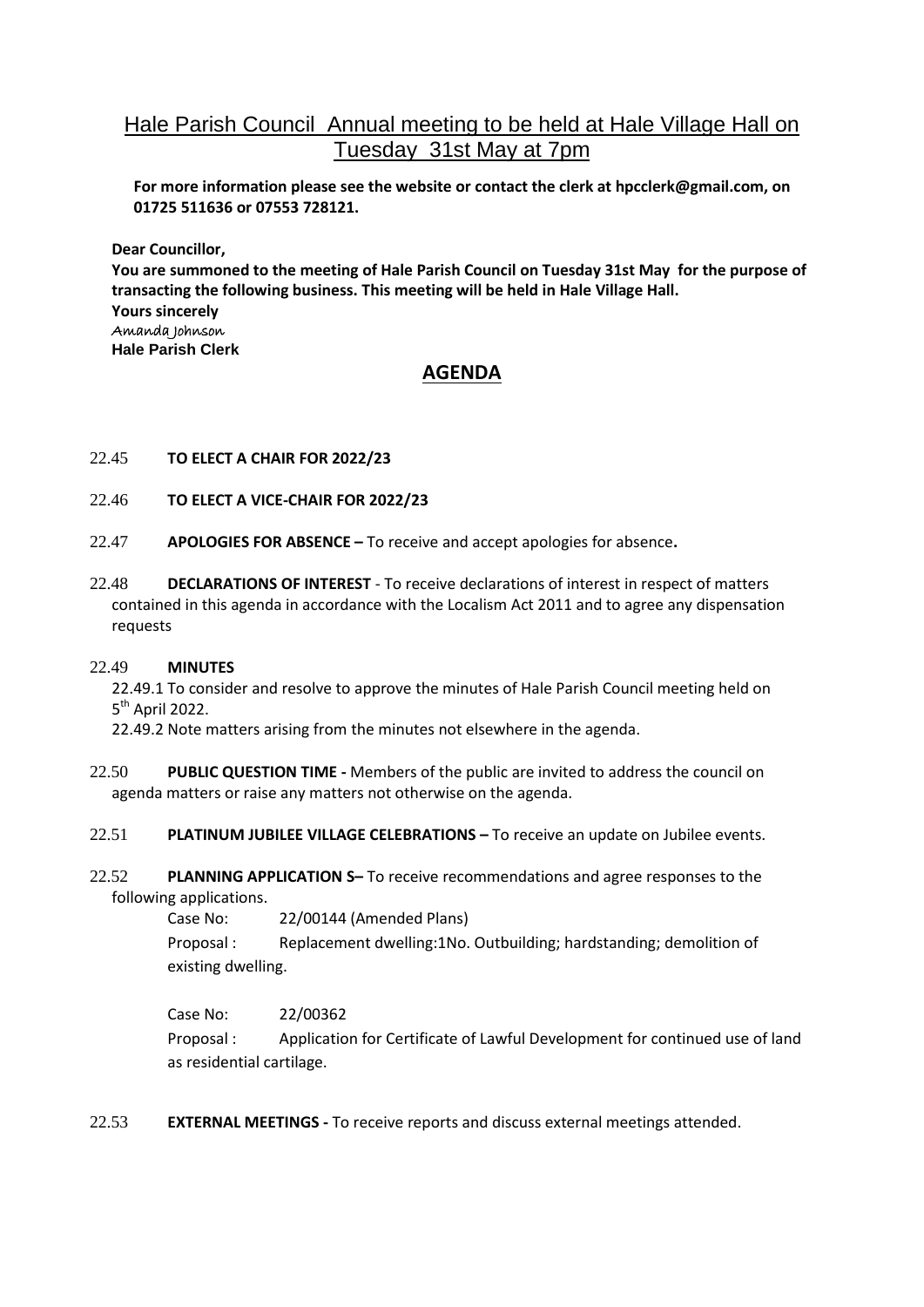- 22.54 **STANDARDS AND PERSONNEL COMMITTEES –** To elect members of the committees for 2022/23.
- 22.55 **PARISH COUNCIL REPRESENTATIVES –** To consider and approve nominations for 2022/23.
- 22.56 **COUNCILLOR RESPONSIBILITIES -** To consider and approve responsibilities for 2022/23.
- 22.57 **HAMPSHIRE GREENING CAMPAIGN –** To receive an update on the Greening Campaign and consider/approve any action and/or spend required.
- 22.58 **TO APPROVE THE ASSET REGISTER FOR 2022/23.**
- 22.59 **TO REVIEW AND APPROVE THE END OY YEAR ACCOUNTS FOR 2021/22**
- 22.60 **TO RECEIVE THE INTERNAL AUDIT REPORT FOR 2021/22 AND ACCEPT ANY RECOMMENDATIONS.**
- 22.61 **TO CERTIFY HALE PARISH COUCNIL AS EXEMPT FROM A LIMITED ASSURANCE REVIEW DURING THE FINANCIAL YEAR 2021/22 ( AS HALE PARISH COUNCILS GROSS INCOME FOR THE YEAR OR GROSS ANNUAL EXPENDITURE FOR THE YEAR DID NOT EXCEED £25,000.)**
- 22.62 **TO APPROVE SECTIONS 1 AND 2 OF THE ANNUAL GOVERNENCE AND ACCOUNTBAILITY RETURN 2021/22 FORM 2.**
- 22.63 **TO REVIEW AND APPROVE DATES FOR THE PERIOD FOR THE EXCERCISE OF PUBLIC RIGHTS.**
- 22.64 **ACCOUNTS -** To review the accounts for the month of April and May 2022.
- 22.65 **MONTHLY AND ANNUAL PAYMENTS** To approve the following payments (and any further invoices received since the agenda was finalised**:**

| <b>PAYEE</b>        | <b>DESCRIPTION</b>    | <b>AMOUNT</b> | <b>VAT</b> | PAYMENT METHOD        |
|---------------------|-----------------------|---------------|------------|-----------------------|
| A.Johnson           | Salary                |               |            | <b>Standing Order</b> |
| <b>Cutting Edge</b> | Cemetery cut - April  | £180.00       |            | <b>Bank Transfer</b>  |
| <b>HALC</b>         | Subscription          | £278.16       |            | <b>Bank Transfer</b>  |
| Gristwood and       | Tree works at Village | £710.80       | £118.48    | <b>Bank Transfer</b>  |
| Toms                | Hall                  |               |            |                       |
| <b>IT Shack</b>     | Webroot security for  | £34.99        |            | <b>Bank Transfer</b>  |
|                     | laptop                |               |            |                       |
| get.composting.com  | Compost bin for       | £34.99        |            | <b>Bank Transfer</b>  |
| (reimbursed to      | cemetery              |               |            |                       |
| Amanda Johnson)     |                       |               |            |                       |
| Co-op (reimbursed   | <b>Annual Parish</b>  | £8.56         |            | <b>Bank transfer</b>  |
| to Amanda           | Assembly expenses     |               |            |                       |
| Johnson)            |                       |               |            |                       |

#### 22.65.1 **MONTHLY PAYMENTS:**

**22.65.2** To consider and approves the council's annual payments and subscriptions :- ICO Data Protection fee Penon Water bills (Cemetery) Cemetery maintenance Lengthsman expenses